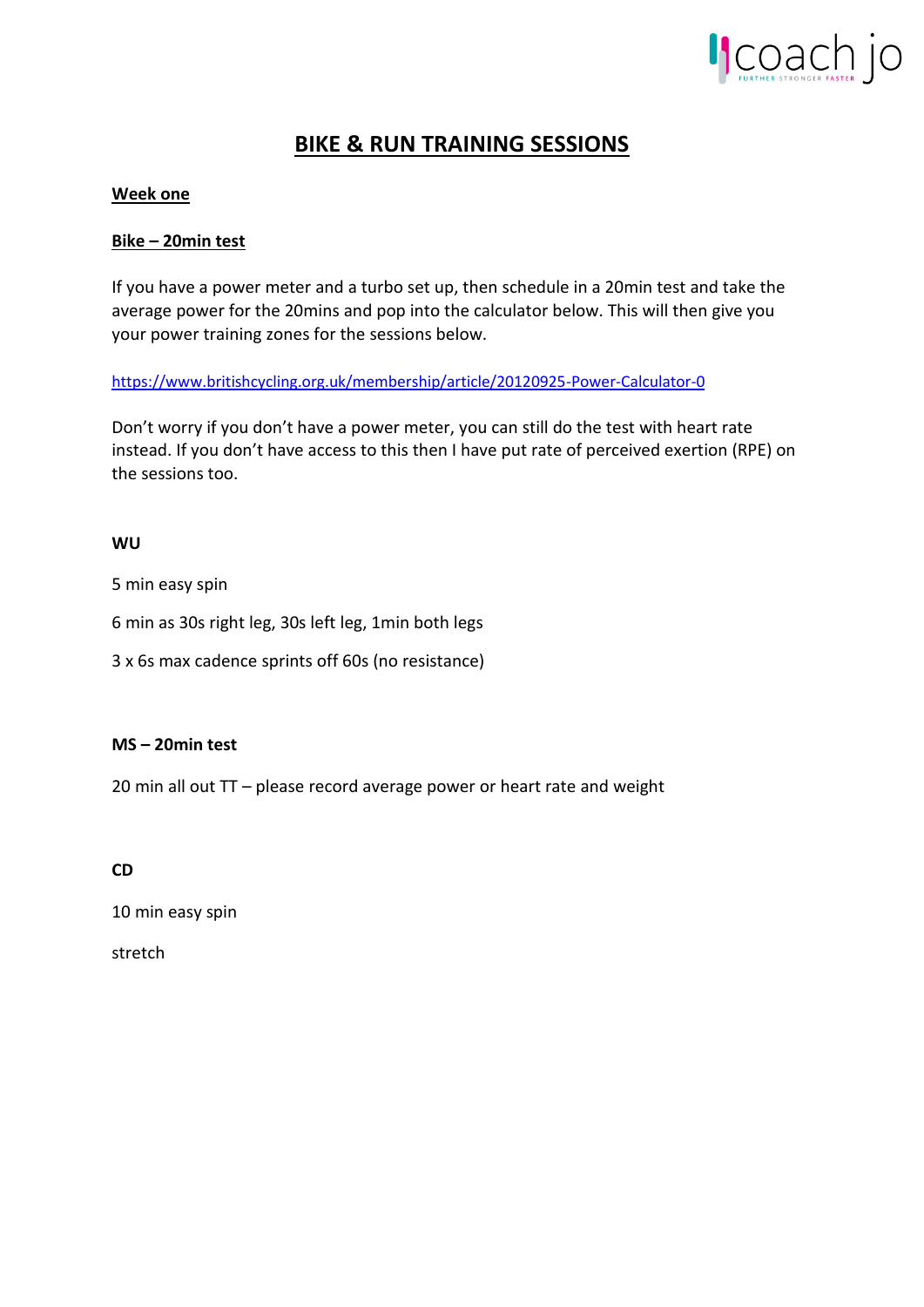

### **Bike set 1 – sweetspot**

The 'sweetspot' is a zone just under your lactate threshold level and the aim of training at this intensity is to increase your aerobic capacity/endurance. Sweetspot zone is where you are working at a rate of perceived effort (RPE) level of 6 with 1 being super easy and 10 been as hard as possible. It should feel comfortably hard.

### Warm up

5 min spin

2 min 80rpm, 2min 90rpm, 2min 100rpm

4 min as 20s max, 40s rest

Main set

2 x 15 min @ sweetspot, RPE level 6 + 5min easy spin

Cool Down

5 min easy spin + stretch

### **Bike set 2 - endurance**

3hr steady ride with 10min steady run off the bike.

The run off the bike will get you used to the jelly leg feeling that is experienced when transitioning from run to bike in a race.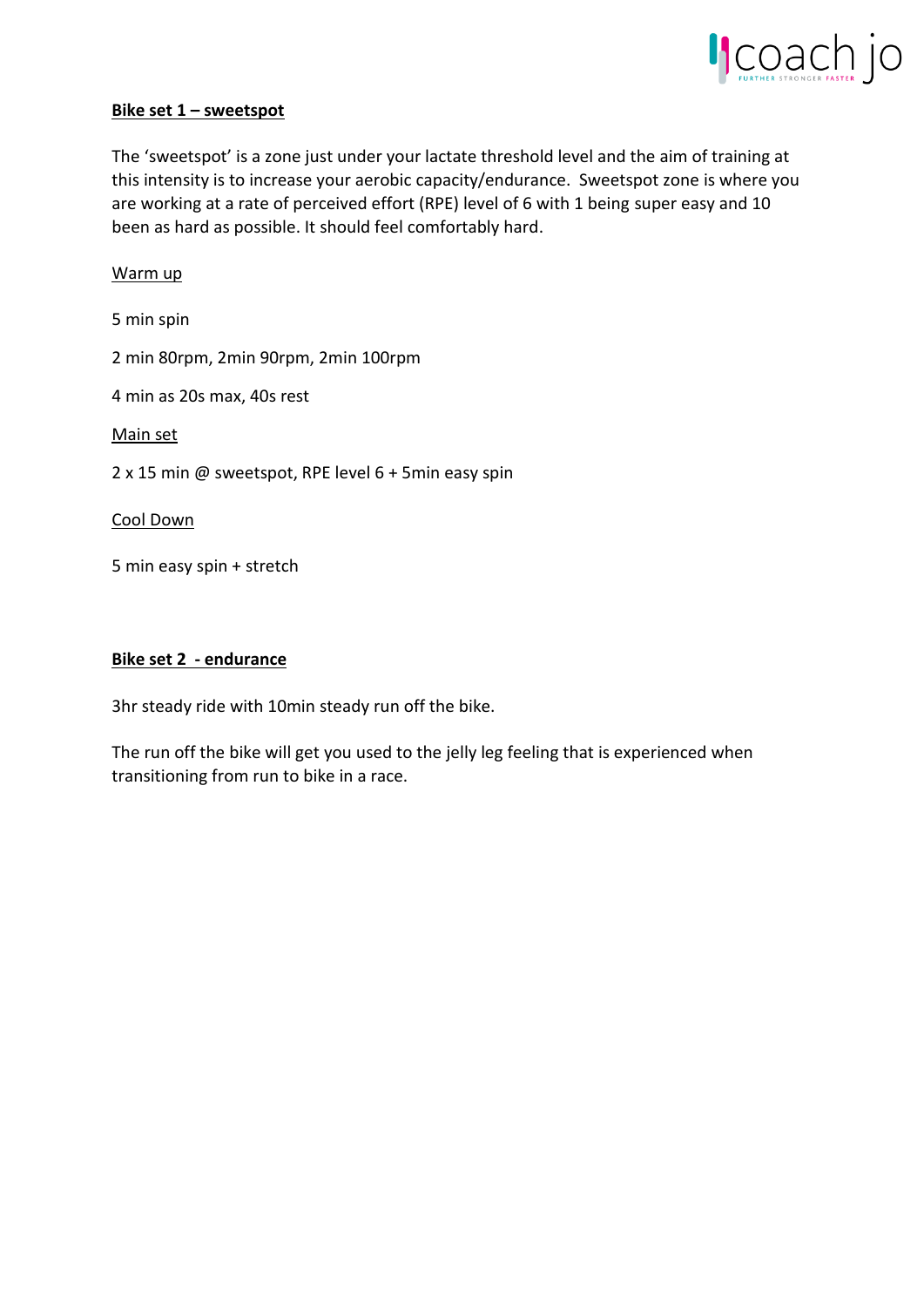

# **5k Run test**

To get accurate running zones its good to do a 5k run test and work out your zones with the calculator below. Don't worry if you don't have a fancy watch, you can use heart rate too or I have put RPE on the sessions that you can also use.

<https://runsmartproject.com/calculator/>

**WU** 10 min easy run 5 x 1min as 30s build to max, 30s jog

**MS** 5k run on flat surface as fast as you can.

**CD** 10min jog stretch

# **Run set 1 - intervals**

Warm up

5 min steady run 5 min run with 3 x strides (strides are increase pace for 10s, hold for 10s then slow back down to easy pace)

### Main set

1 min @ 3k pace or RPE 8 + 1min rest 3 min @ 5k pace or RPE 7 + 1.5min rest 5 min @ 10k pace or RPE 6 + 2min rest

Repeat main set

CD

5min easy jog + stretches

### **Run set 2 – endurance**

Try to do these off road and slightly undulating terrain

45 minutes steady run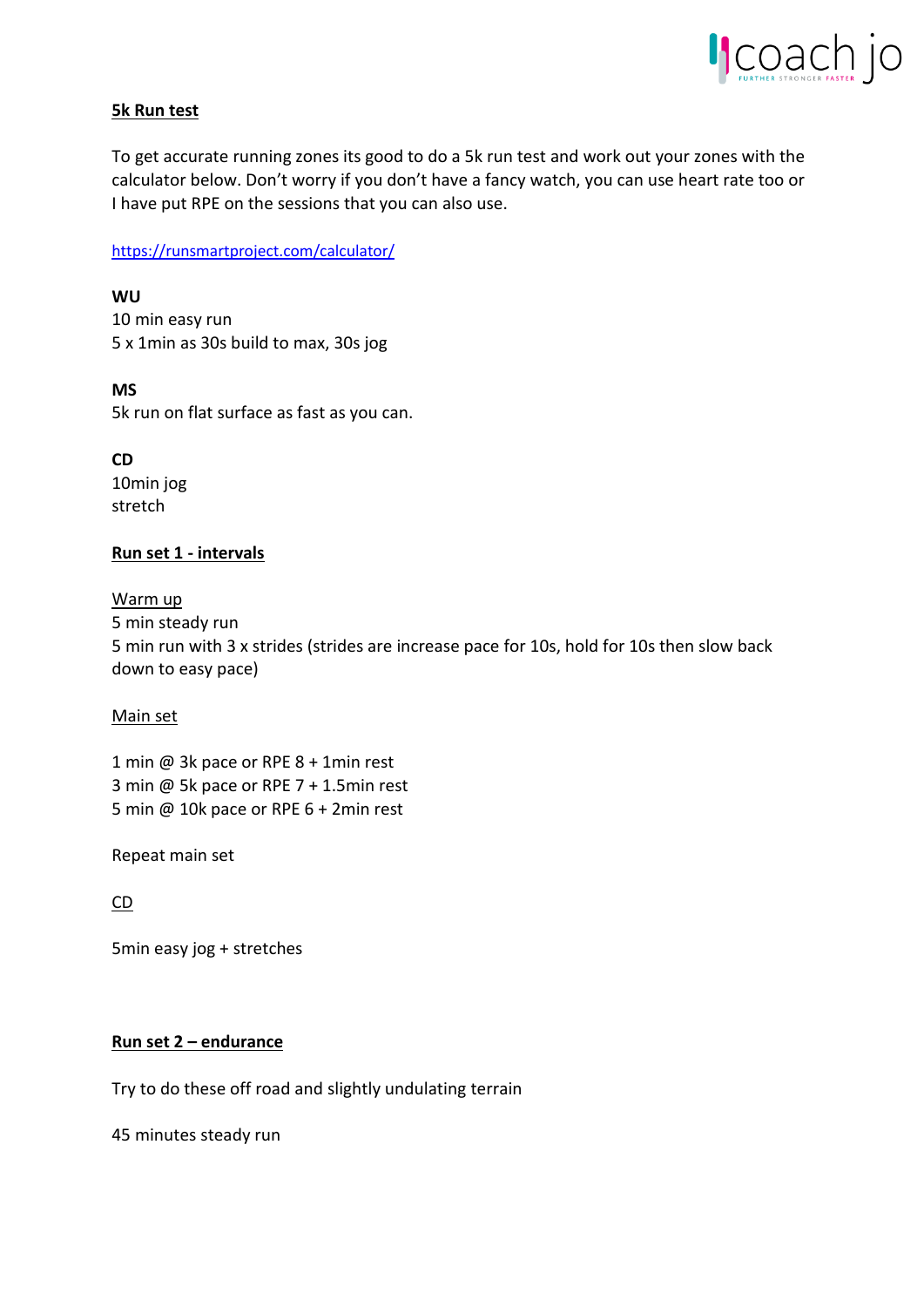

# **Week two**

## **Bike set 1 – sweetspot**

**Warmup** 

5 min spin

3 min as 30s RL, 30s LL, 30s Both (focus on pedal circle)

5 x 6s cadence sprints off 60s

2 min spin

# Main set

2 x 20 min @ sweetspot, RPE level 6 + 6min easy spin

### Cool down

5 min easy spin + stretch

### **Bike set 2 - endurance**

3hr steady ride with 10min steady run off the bike.

The run off the bike will get you used to the jelly leg feeling that is experienced when transitioning from run to bike in a race.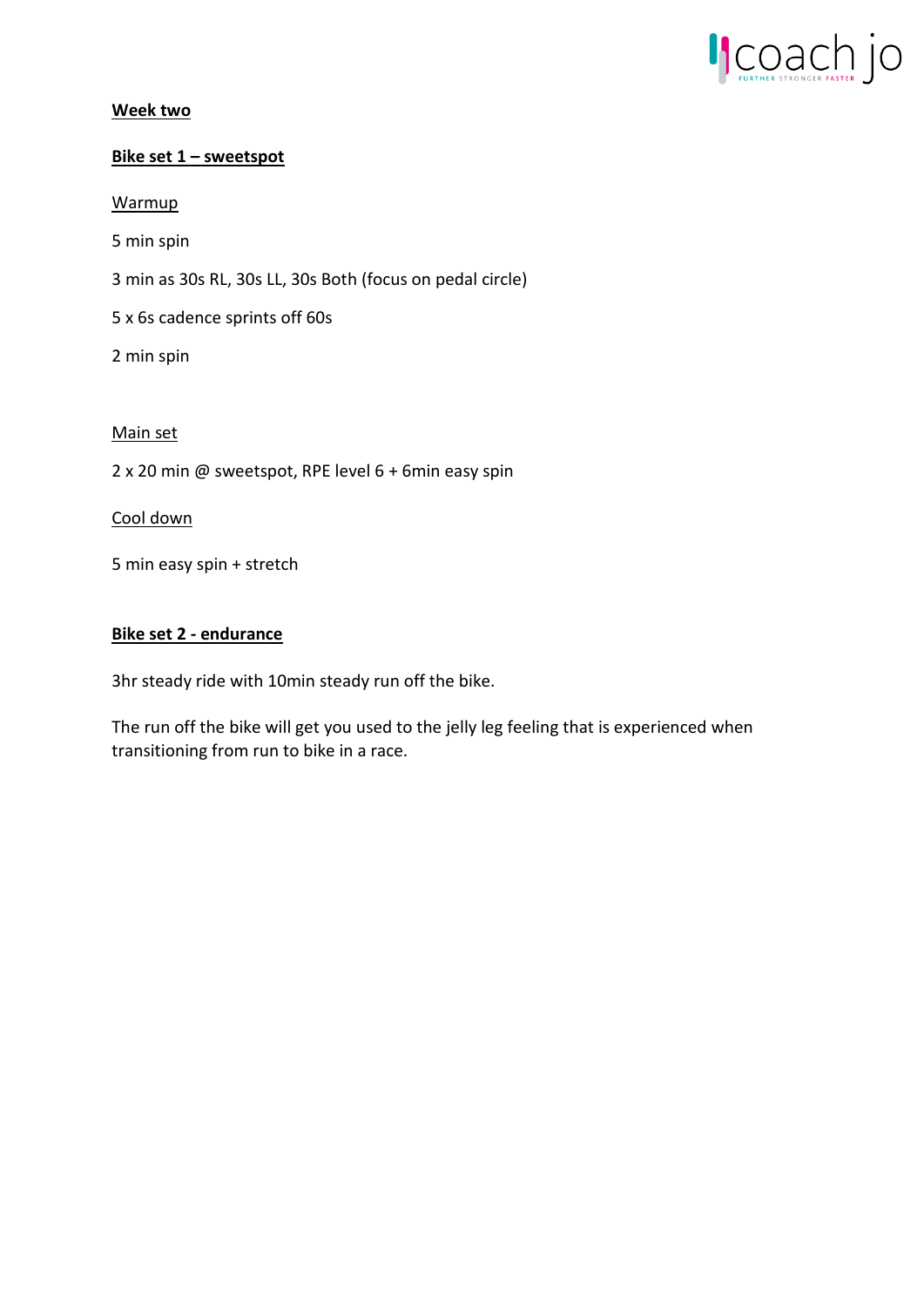

# **Run set 1 – intervals**

Warm up

5 min steady run 5 min run with 3 x strides (strides are increase pace for 10s, hold for 10s then slow back down to easy pace)

Main set

3 x 6min @ 10k pace or RPE 6 + 2min rest

3 x 1min @ 3k pace or RPE 8 + 1min

CD

5min easy jog + stretches

### **Run set 2 - endurance**

Try to do these off road and slightly undulating terrain

50 minutes steady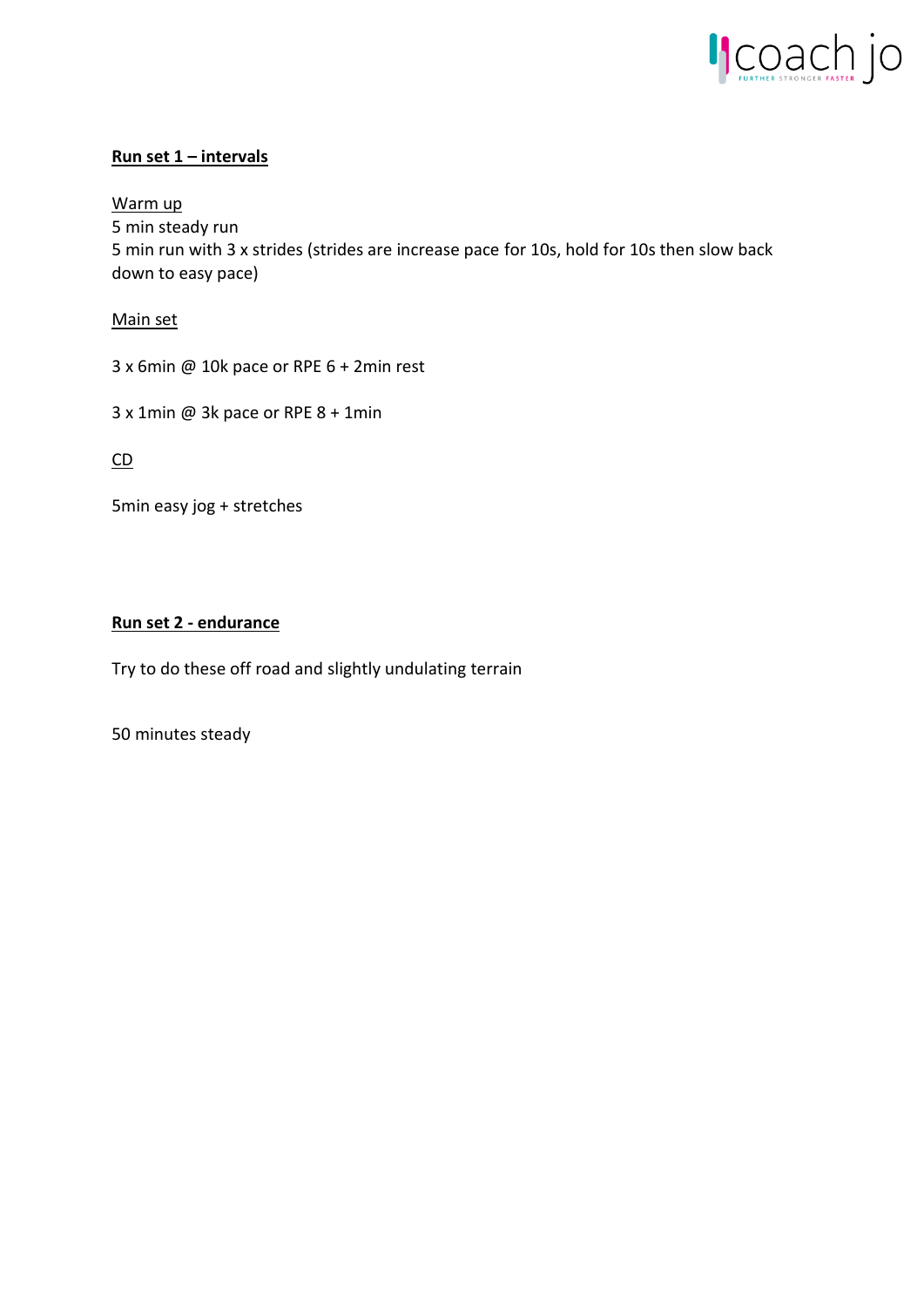

# **Week 3**

# **Bike set 1 – brick session**

A brick session combines a bike then a run back to back. The aim of this training is to get you used to running off the bike as you would in a race.

Warm up

5 min spin

4 min as 30s standing 30s seated

4 x 6s cadence sprints off 60s

Main set

Bike 10 mins @ sweetspot or RPE level 6 then straight into 5 mins @ 10k pace or RPE 7 5 min rest

Repeat main set

Cool down

5 min easy spin + stretch

### **Bike set 2 - endurance**

3hr steady ride with 10min steady run off the bike.

The run off the bike will get you used to the jelly leg feeling that is experienced when transitioning from run to bike in a race.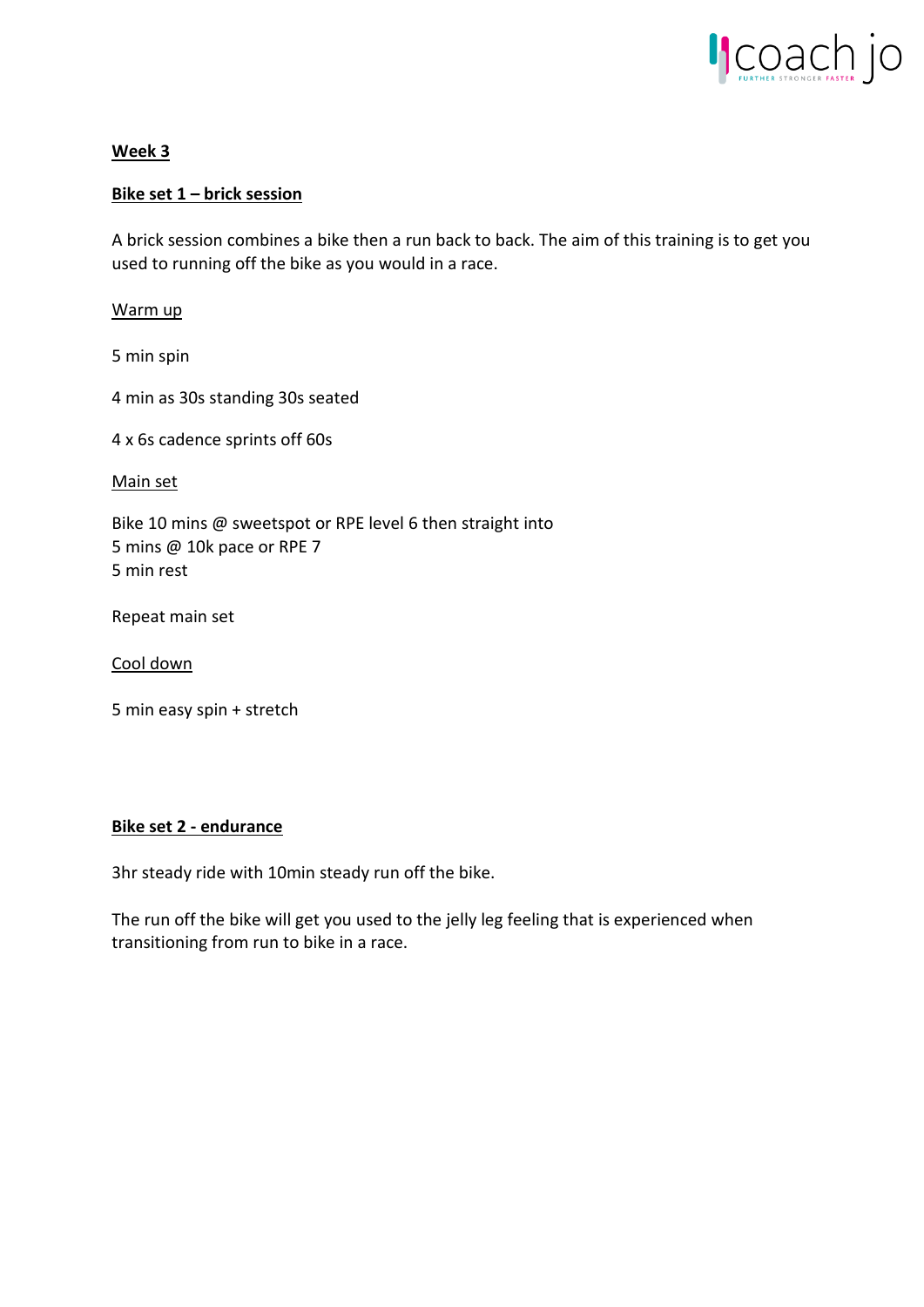

# **Run set 1 – intervals**

Warm up 5 min steady run 5 min run with 3 x strides (strides are increase pace for 10s, hold for 10s then slow back down to easy pace)

# Main set

2min @ 3k pace or RPE 8 + 1min rest

4min @ 5k pace or RPE 7 + 2min rest

8min @ 10k pace or RPE 6 + 2min rest

4min @ 5k pace or RPE 7 + 2min rest

2min @ 3k pace or RPE 8 + 1min rest

# CD

5min easy jog + stretches

# **Run set 2 - endurance**

Try to do these off road and slightly undulating terrain

55 minutes steady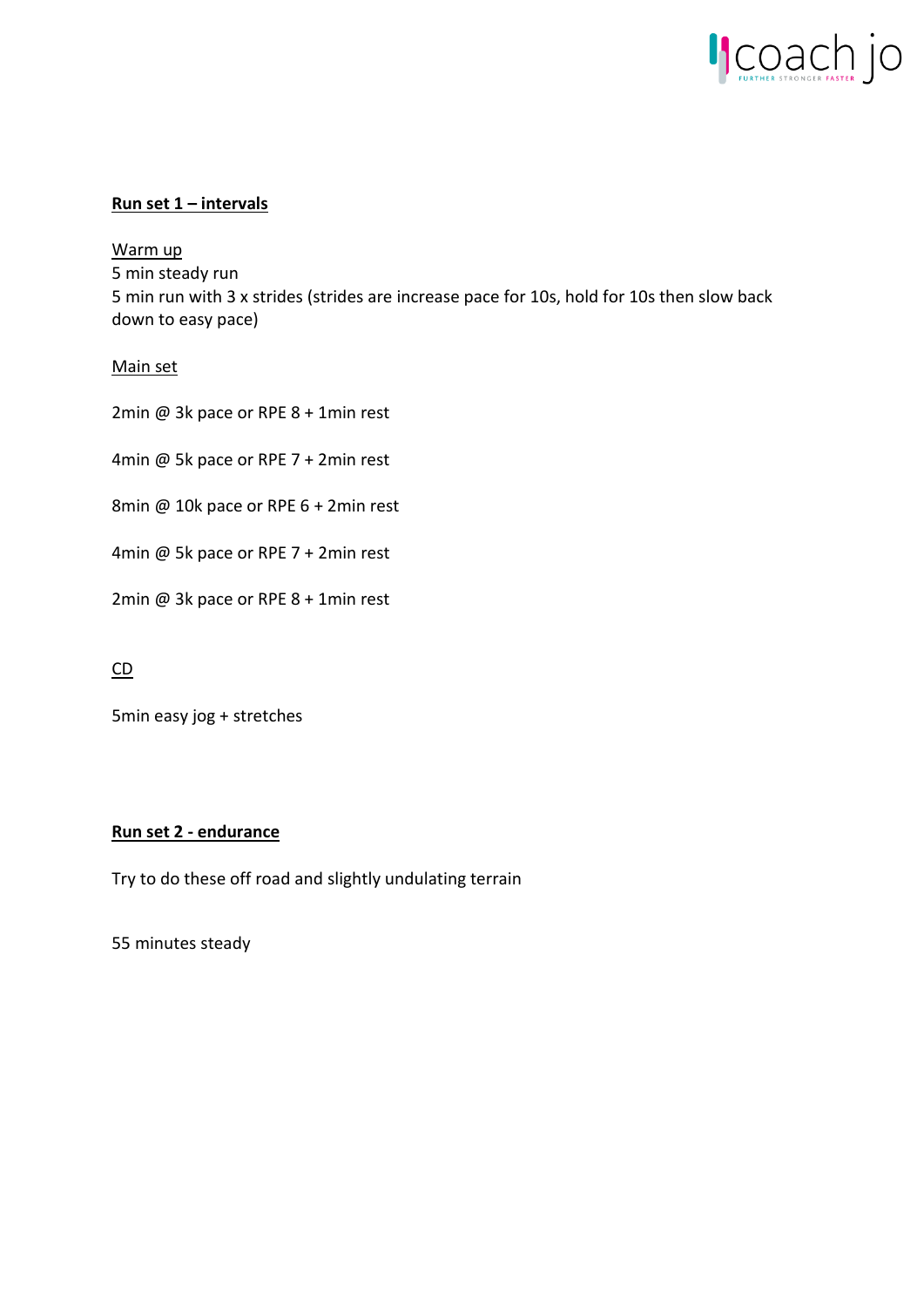

### **Week 4**

### **Bike set 1 – brick session**

5 min easy spin

6 min as 30s right leg, 30s left leg, 1min both legs

3 x 6s max cadence sprints off 60s (no resistance)

### Main set

Bike 5 minute @ threshold power or RPE 7 then straight into 5 min @ 10k pace or RPE 7 3 min rest

Repeat 2 more times

### Cool down

5 min easy spin + stretch

### **Bike set 2 - endurance**

3hr steady ride with 10min steady run off the bike.

The run off the bike will get you used to the jelly leg feeling that is experienced when transitioning from run to bike in a race.

### **Run set 1 – intervals**

This session will simulate you coming off the bike and running hard before settling down into race pace.

### Warm up

5 min steady run 5 min run with 3 x strides (strides are increase pace for 10s, hold for 10s then slow back down to easy pace)

### Main set

2min @ 5k pace or RPE 7 straight into 6 min @ 10k pace or RPE 6 + 2min rest

Repeat main set two more times

### CD

5min easy jog + stretches